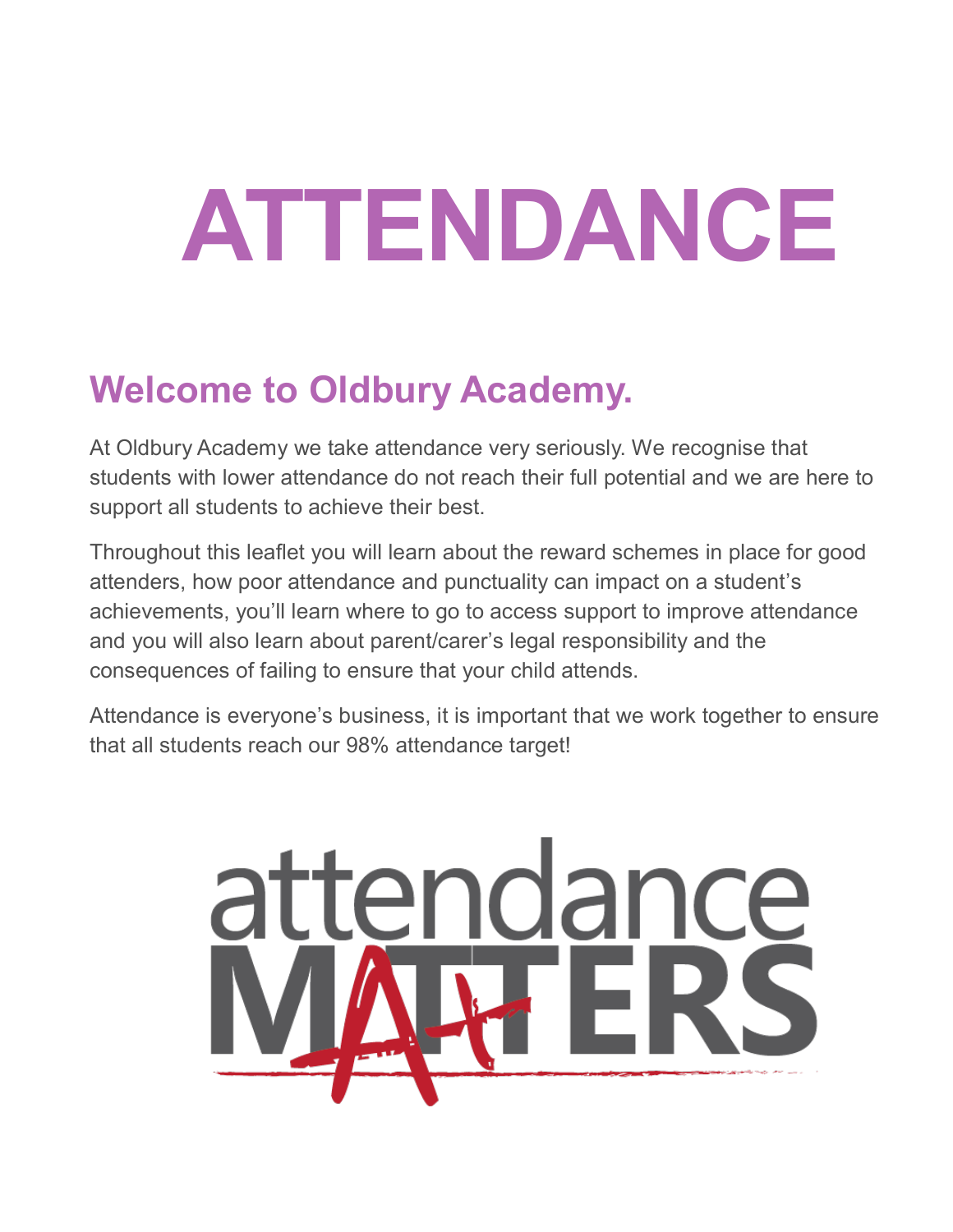

# **Did you know?**

- $\Rightarrow$  Children spend only 190 days out of 365 days per year in school
- $\Rightarrow$  Absence is higher in secondary schools than primary schools
- $\Rightarrow$  Absence is slightly higher for girls than boys
- $\Rightarrow$  For pupils with special educational needs, absence rates are highest for those at School Action Plus
- $\Rightarrow$  Absence is lower among those where English is not the first language
- $\Rightarrow$  2 weeks off school = 95%
- $\Rightarrow$  19 days off school = 90%
- $\Rightarrow$  29 days off school = 85% (HALF A TERM)
- $\Rightarrow$  38 days off school = 80%
- $\Rightarrow$  47 days off school = 75%
- $\Rightarrow$  5 minutes late everyday = 3 days lost per year
- $\Rightarrow$  15 minutes late everyday = 2 weeks lost per year
- $\Rightarrow$  30 minutes late everyday = 19 days lost per year

#### **There are some myths -**

Some say that students will catch up on any work that they miss through absence. Research shows that this is in fact untrue.

Students who miss lessons quickly fall behind. Any lessons that are missed are not repeated so it becomes very difficult to catch up.

Some believe that students are able to take 10 days holiday during term time. Again this is not true, we do not authorise any holidays during term time unless there are exceptional circumstances.

#### **If you do take your child out of school for a holiday you could risk facing legal action.**

Others feel that for younger children, lost schooling does not matter. This could not be further from the truth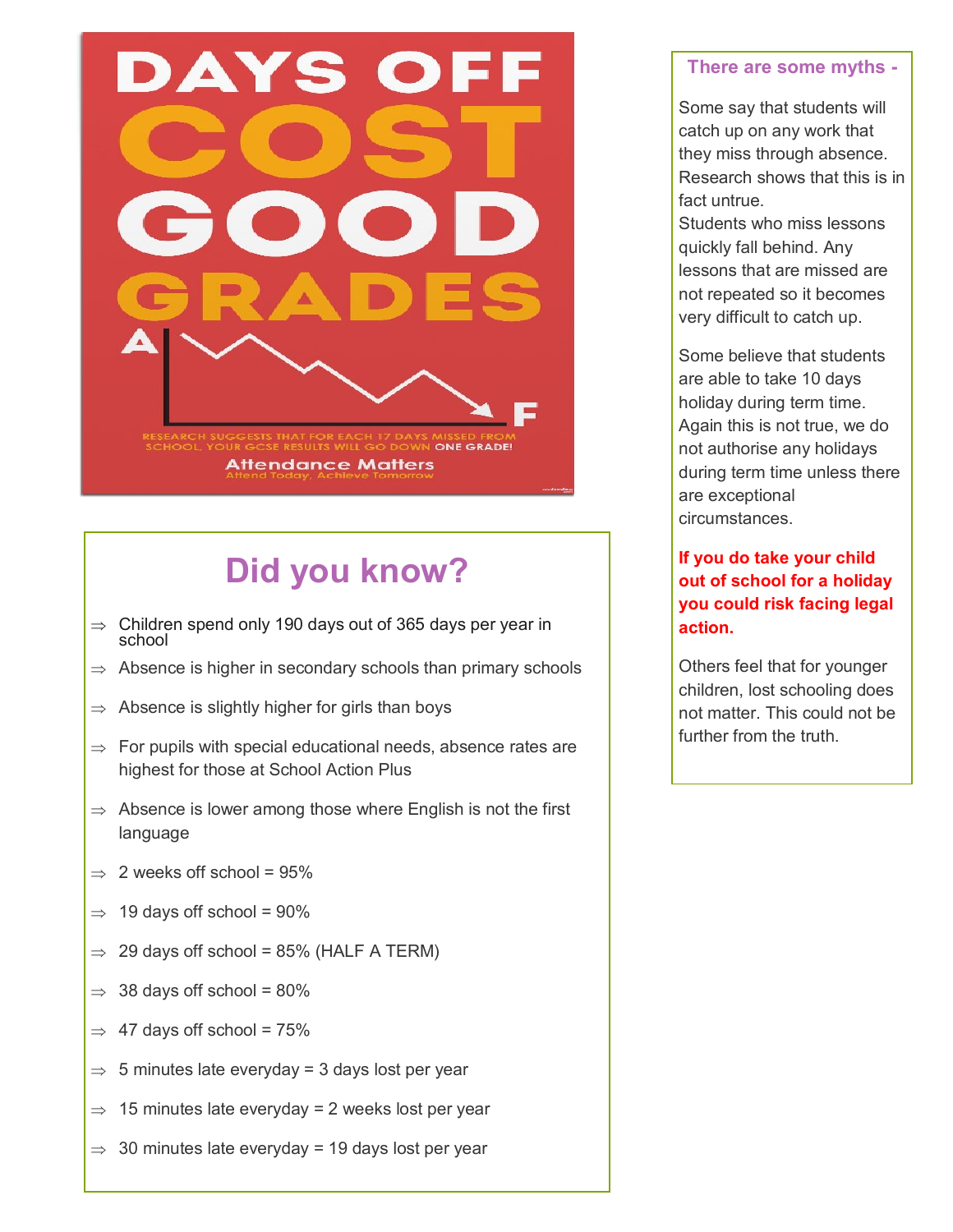

### **Term time holidays**

We do not authorise term time holidays (unless there are exceptional circumstances).

If you intend to remove your child from the academy for a holiday it is essential that you complete a leave of absence request form and return this to the academy before your holiday. You r child can get these forms from our Attendance Team.

**Any parent or carer that takes their child out of school for a holiday during term time could risk facing legal action– Please speak to the Attendance Team with your enquiry.**

If you do take your child out of the academy for a holiday and they do not return to the academy on the expected day, you could risk losing your child's place at the academy.

Remember, that by taking your child out of the academy for a holiday, you are risking them falling behind and feeling left out. This will have impact on their future and achievements.

## **Oldbury Academy Expectations.**

#### **In order for students to achieve good attendance we expect all students to :**

- Achieve at least 98% attendance by being in school every day.
- **Be on time to school and to lessons..**
- Only sign out of school if this has been agreed with a member of pastoral staff.
- Provide notes from home and/or doctor about any absences or lates.

#### **We also expect parents/carers to :**

- **Ensure that their child is in school on time every day.**
- Notify the school before 9.30am if their child is going to be absent.
	- Give clear reasons for absences.
	- Provide note/medical note/appointment card for absences.
	- Take holidays during the allocated school holidays.

#### **As a school we will :**

- **Ensure that we respond to any concerns raised by parents/carers.**
- Monitor attendance & punctuality regularly, keeping parents informed of their child's attendance percentage and arrange meetings to offer support to improve this.
- Raise any concerns with parents as soon as possible.
- Refer to the Attendance and Prosecution Service should attendance drop below 93% without a legitimate reason or medical evidence provided.
- Notify the Attendance and Prosecution Service of any students who take holidays during term time.
- Reward those students who attend on time every day.

## **Rewarding Good Attendance**

We like to reward our students that get it right every time, attend every day on time, this could be those students who consistently get 100% attendance or those who improve the most. Rewards in the past have included trips to Alton Towers, Manchester United football games, restaurant vouchers and much more. So not only will students reach their full potential by attending every day, they may also receive other rewards. As well as this, we monitor form groups, year groups and house team attendance. Team work is important so it is imperative that you and your form group make best efforts to attend the academy on time every day!

Our rewards and recognition scheme at Oldbury Academy includes:

- Weekly and monthly certificates and rewards for those with 98% and above.
- ◆ Achievement points each week for 100% attendance and zero lates,.
- ◆ Power Play week every half term, where all achievement points earned during that week are doubled.